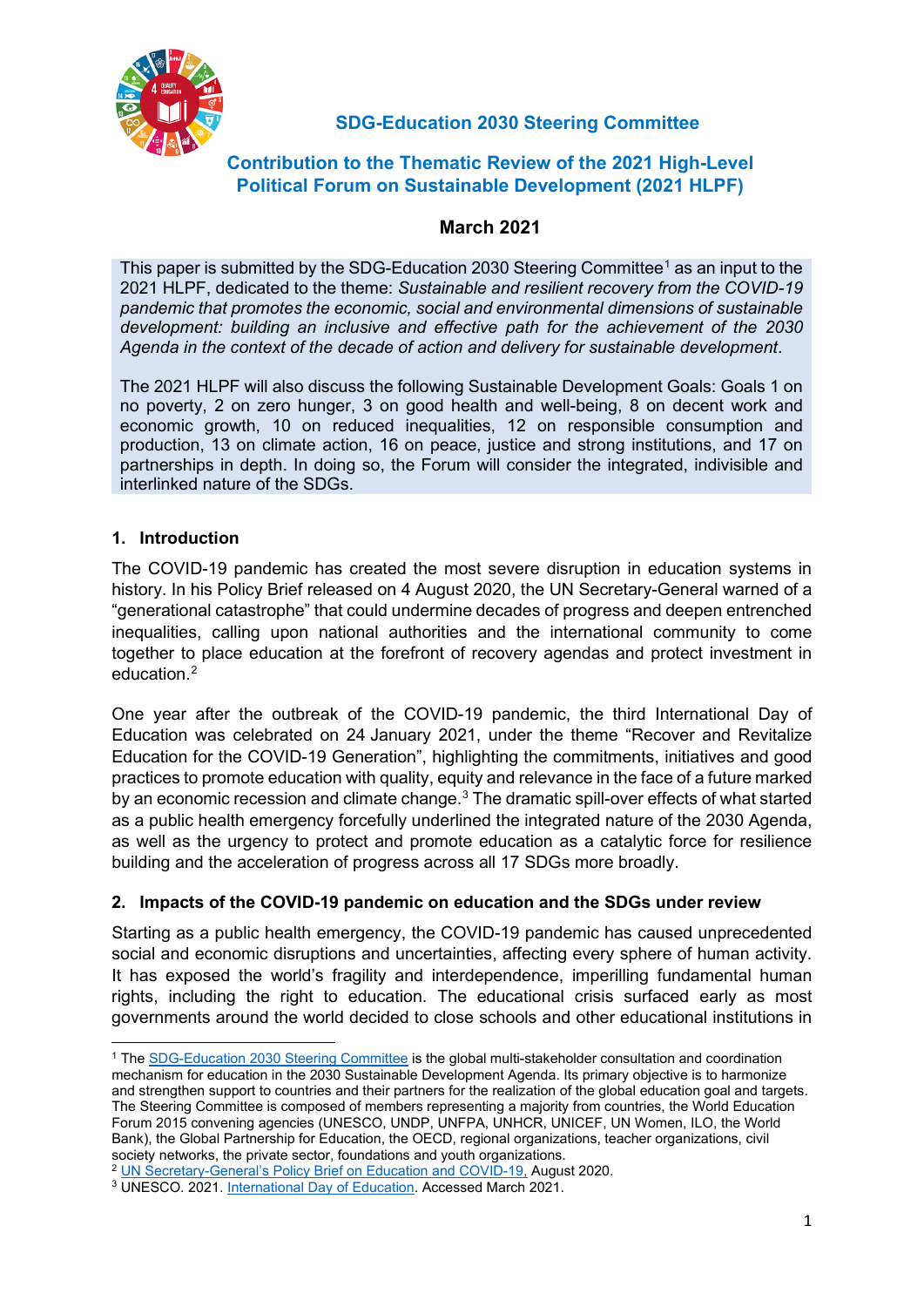an attempt to contain the spread of the virus. The unprecedented school closures, nationwide or local, affected more than 1.6 billion learners across over 190 countries at the peak of the pandemic in April 2020 according to UNESCO, which has been monitoring school closures and reopenings since the onset of the pandemic. [4](#page-1-0)

As of March 15 2021, close to 1 billion students from pre-primary to secondary level are still affected by full or partial school closures in 100 countries according to [UNESCO's global](https://en.unesco.org/covid19/educationresponse)  [monitoring of school closures caused by COVID-19.](https://en.unesco.org/covid19/educationresponse) The duration of closures varies greatly, from as many as 5 months (20 weeks) on average of complete nation-wide closures in Latin America and the Caribbean countries, to 2.5 months (10 weeks) in Europe, and just one month in Oceania. When including localized closures, the duration of complete and localized closures exceeded seven months (29 weeks) on average in Latin America and the Caribbean compared to the global average of 5.5 months (22 weeks). At the time of the writing, schools for more than 168 million schoolchildren globally have been closed for almost a year from March 2020 to February 2021. Two thirds of countries that experienced full or partial year-long closures are in Latin America and the Caribbean $5$ .

With the almost overnight switch to remote learning, the creation, maintenance and improvement of distance learning opportunities at scale presented enormous challenges, both human and technical. In particular, teachers and other education personnel have been put under significant pressure to switch to teaching and supporting children remotely. Income and job security concerns have increased, especially private sector and contract teachers, and in many contexts, school closures have led to furloughs or separations.<sup>[6](#page-1-2)</sup>

School closures also carried high social and economic costs for people across communities, while affecting particularly severely the most vulnerable and marginalized in other aspects of live. These included **poor nutrition** due to the disruption of school meals, on which many children and youth rely on for healthy food and nutrition. WFP estimates that up to 370 million children missed out on school meals due to COVID-19-related school closures (SDG 2). [7](#page-1-3) In the absence of childcare options, working parents may have suffered **economic costs** of missing work or reduced productivity (SDG 8) or had to leave children unattended and exposed to safety risks. In addition, **increased exposure to violence and exploitation** during prolonged school closures and lockdowns threatens hard-earned progress in the field of gender equality and women's empowerment (SDG 5). The impact on **social and emotional wellbeing, as well as mental health** of both learners and educational personnel has also been identified as an area of concern due to social isolation and reduced social activities, resulting in important setbacks in the advancement of SDG 4 on healthy lives and well-being (SDG 3).

UNESCO projected in July 2020 that some 23.8 million additional children and youth from preprimary to tertiary education may drop out or not have access to school due to the pandemic's economic impact alone.<sup>8</sup> In low- and middle-income countries, budgetary constraints are particularly severe and expected to increase the funding gap for the implementation of SDG 4

<span id="page-1-0"></span><sup>4</sup> UNESCO. 2020. [Education: From disruption to recovery.](https://en.unesco.org/covid19/educationresponse) Paris: UNESCO.

<span id="page-1-1"></span><sup>5</sup> UNICEF. [COVID-19: Schools for more than 168 million children globally have been completely closed for](https://www.unicef.org/press-releases/schools-more-168-million-children-globally-have-been-completely-closed) 

[almost a full year, says UNICEF.](https://www.unicef.org/press-releases/schools-more-168-million-children-globally-have-been-completely-closed) Press release of 2 March 2021. New York: UNICEF.

<span id="page-1-2"></span><sup>6</sup> Teacher Task Force. 2020. [How the COVID-19 pandemic is affecting contract teachers in sub-Saharan Africa.](https://teachertaskforce.org/how-covid-19-pandemic-affecting-contract-teachers-sub-saharan-africa) Paris: UNESCO.

<span id="page-1-3"></span><sup>7</sup> United Nations World Food Programme. ["School Feeding.](https://www.wfp.org/school-meals)" Accessed March 2021.

<span id="page-1-4"></span><sup>8</sup> [UNECO. 2020. UNESCO COVID-19 education response: how many students are at risk of not returning to](https://unesdoc.unesco.org/ark:/48223/pf0000373992)  [school? Advocacy paper.](https://unesdoc.unesco.org/ark:/48223/pf0000373992)

UNESCO will update this figure at the end of March 2021.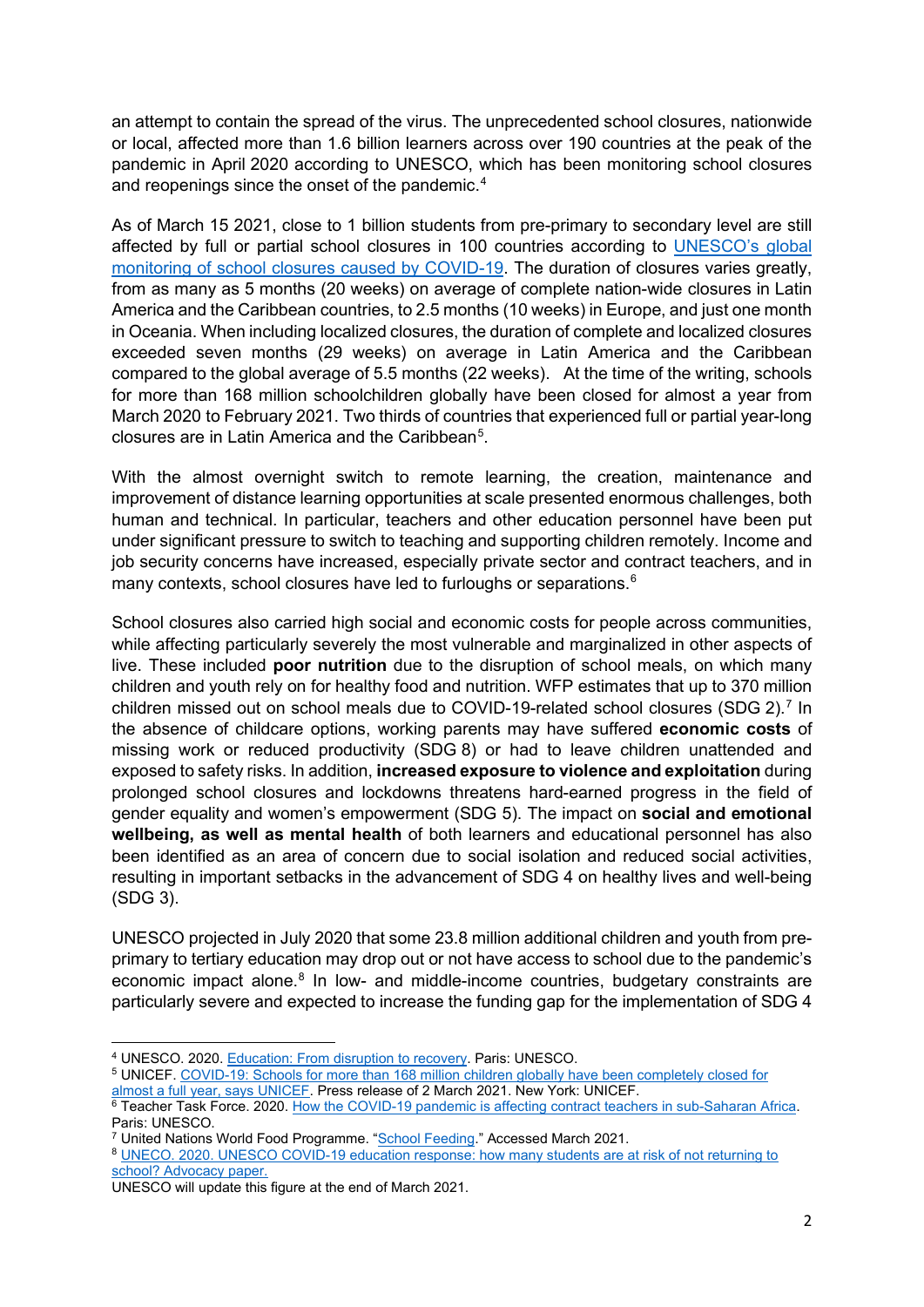by one third, from the already staggering shortfall of USD 148 billion. The World Bank estimates that in the absence of effective compensatory measures, school closures lasting 5 months and the unfolding economic shock could result, on average, in a reduction of approximately \$16,000 of lost earnings over the lifetime of today's cohort of primary and secondary school students, or \$10 trillion dollars of lost earnings for the global economy because of lower levels of learning (SDG 8). [9](#page-2-0)

The emerging evidence points to the significant impact of school closures on learning, indicating that learning losses are likely to be larger than what might be expected from the length of schooling disruptions. A forthcoming report of UNESCO Institute for Statistics<sup>10</sup> uses a factor of two: for every month of contact schooling lost, about two months of learning have been lost. The learning losses in 2020 are projected to reduce the number of children proficient in reading by 13 million per age cohort. If we consider eight grades of primary and lower secondary school, this means that around 100 million children moved below the minimum proficiency threshold as a result of the pandemic. This number translates approximately to the loss of the proficiency gain made over the last twenty years.

The pandemic has amplified pre-existing social, economic and digital inequalities between and among countries. The pandemic has also highlighted the centrality of education for every society and community, as a public good and the bedrock of social cohesion, well-being, and inclusive and sustainable growth. With access to education disrupted and the right to quality education jeopardized, the international community is facing considerable threats to the acquisition of essential skills for decent work and employment, but also for global citizenship and sustainable development, climate action, peace, non-violence, social justice and democracy, putting at risk hard-gained progress made towards the SDGs, including SDG 4 and the SDGs under review by the 2021 HLPF.

# **3. Actions, policy guidance, progress, challenges and areas requiring urgent attention**

In face of such wide-ranging impacts of educational disruptions, action to respond to the crisis has unlocked an unprecedented spirit of solidarity and cooperation, inspiring new initiatives and partnerships.

This series of collaborative actions, which will be further outlined in Section 5, culminated with the extraordinary session of the Global Education Meeting (2020 GEM) convened by UNESCO, Ghana, Norway and the United Kingdom on 20 and 22 October 2020.[11](#page-2-2) On this occasion, heads of state and government and ministers from over 70 countries, as well as a broader international education community, endorsed the 2020 GEM Declaration, expressing their commitment to protect education finance, throughout the crisis and beyond, and outlining the following priority actions and measures to be adopted up to the end of 2021.<sup>[12](#page-2-3)</sup>

#### *1) Protect domestic and international financing of education*

The Education Finance Watch  $2021^{13}$  $2021^{13}$  $2021^{13}$  estimated that annual spending on education was at US\$5 trillion worldwide in 2019. Governments account for 82% of total spending,

<span id="page-2-0"></span><sup>9</sup> World Bank. 2020[. COVID-19 Could Lead to Permanent Loss in Learning and Trillions of Dollars in Lost](https://www.worldbank.org/en/news/press-release/2020/06/18/covid-19-could-lead-to-permanent-loss-in-learning-and-trillions-of-dollars-in-lost-earnings)  [Earnings.](https://www.worldbank.org/en/news/press-release/2020/06/18/covid-19-could-lead-to-permanent-loss-in-learning-and-trillions-of-dollars-in-lost-earnings) Washington: 2020.

<span id="page-2-1"></span><sup>10</sup> UIS (2021). *Pandemic-related disruptions to schooling and impacts on learning proficiency indicators: A focus on the early grades*. Montreal. [Forthcoming]

<span id="page-2-2"></span><sup>11</sup> UNESCO[. Education post-COVID-19: Extraordinary session of the Global Education Meeting \(2020 GEM\)](https://en.unesco.org/news/education-post-covid-19-extraordinary-session-global-education-meeting-2020-gem)

<span id="page-2-3"></span><sup>12</sup> [Extraordinary Session of the Global Education Meeting, Education post-COVID-19: 2020 Global Education](https://unesdoc.unesco.org/ark:/48223/pf0000374704)  [Meeting Declaration. 2020.](https://unesdoc.unesco.org/ark:/48223/pf0000374704)

<span id="page-2-4"></span><sup>&</sup>lt;sup>13</sup> World Bank and UNESCO. 2021. [Education Finance Watch 2021.](https://en.unesco.org/gem-report/education-finance-watch-2021)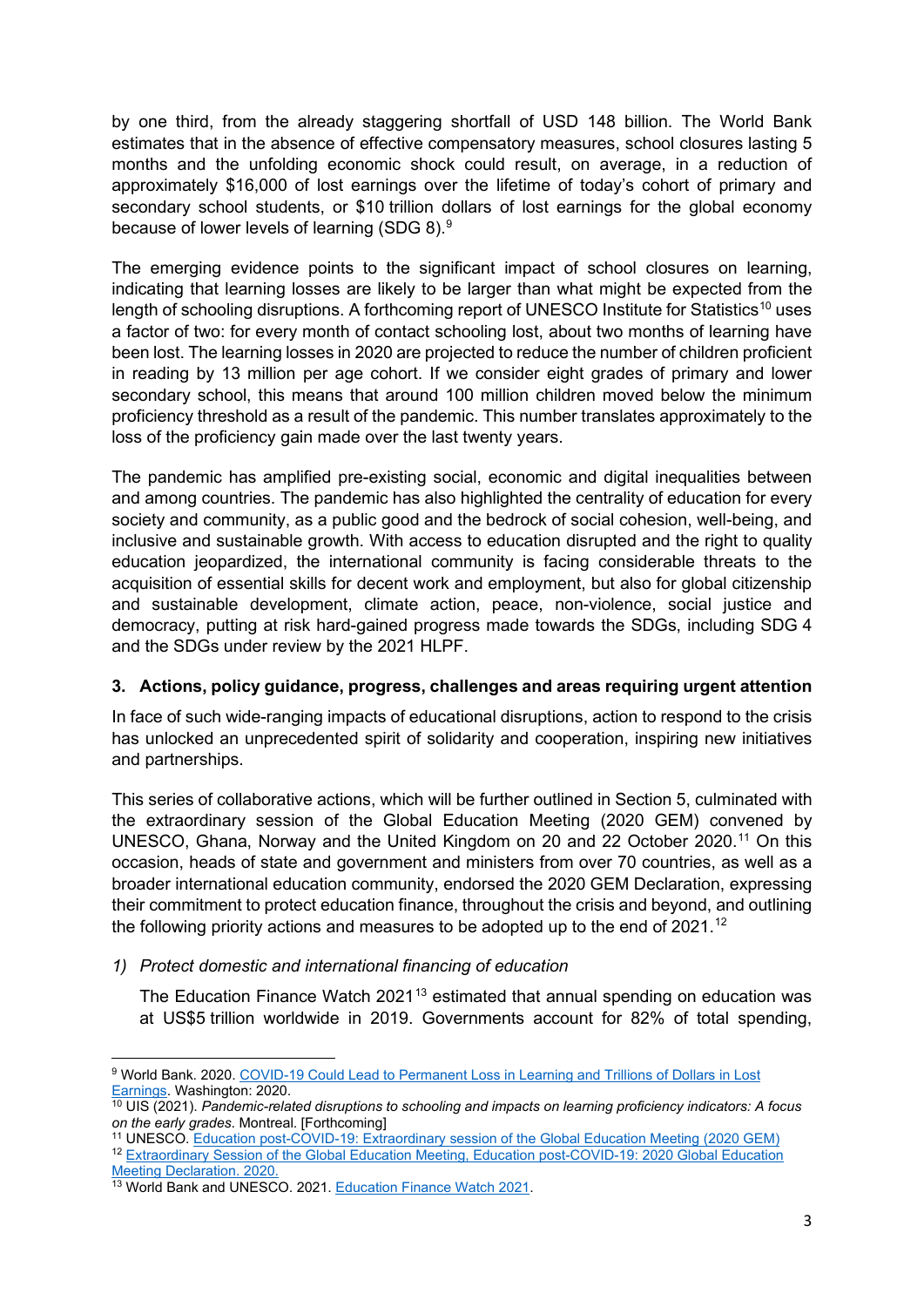households for 17% and donors for 0.3% globally (although donors account for 18% of expenditure in low-income countries). Government capacity to raise revenues will be seriously tested and the education sector is expected to face stiff competition from other sectors even though its COVID-19 response and recovery require additional investments to ensure safe learning environments through refurbished infrastructure, equipment and additional personnel; implement re-enrolment strategies to bring marginalized learners back to school; and offer catch-up classes to compensate learning losses or provide second-chance education for those that did not return.

Education budgets declined after the onset of the Covid-19 pandemic in 65% of low- and lower-middle-income countries compared to only 33% of high- and upper-middle-income countries. Despite more low- and lower-middle-income countries decreasing their budget, however, the average reductions were smaller post-COVID than pre-COVID (-9.1% vs. - 3.6%). On the other hand, education has received a very low share of national stimulus packages. According to IMF's policy tracker<sup>[14](#page-3-0)</sup>, government massive fiscal responses amounted in mid-September 2020 to US\$ 11.8 trillion in total (or 12% of GDP), mostly in high-income countries (84%). According to UNESCO estimates, the share of this fiscal response allocated to education represented a mere 0.78 percent, or US\$ 91 billion, out of which US\$ 73 billion was spent in high-income countries.<sup>[15](#page-3-1)</sup> It is therefore urgent and imperative for governments to secure additional investments for safe school reopening and improved training and skills development.

With the current financial crisis also severely effecting on donor countries, development programmes in education may be affected in two ways: first, the recession reducing total aid allocations and second, donors prioritizing other sectors in response to the pandemic. Even if the second risk is ignored, the aid to education is projected to fall by 12% or by up to US\$ 2 billion by 2022[16](#page-3-2).

Increasing financing needs and declining domestic budgets are expected to increase the annual financial gap in low- and lower-middle-income countries to achieve SDG 4 from US\$148 billion pre-COVID figure to nearly US\$200 billion. Investing now in remedial and re-enrolment programmes could reduce this additional cost by as much as 75%<sup>[17](#page-3-3)</sup>.

Given this evidence, the 2020 GEM Declaration calls governments to: a) increase or maintain the share of expenditure on education towards the international benchmarks of a least 4-6% of GDP and/or 15-20% of public expenditure; b) ensure that national recovery stimulus packages include allocation to education, specifically for supporting marginalized students' learning recovery and socio-emotional support, (re-)enrolment campaigns and targeted support of at-risk learners, and training and skills development to increase employability, and c) increase the volume, predictability and effectiveness of international aid to education.

#### *2) Reopen schools safely and inclusively*

Education systems around the world continue to grapple with the complex decisions of when and how to reopen schools for in-person learning. While most countries took the

<span id="page-3-0"></span><sup>&</sup>lt;sup>14</sup> International Monetary Fund. Policy Responses to Covid-19, Policy Tracker (updated on 9 October 2020).<br><sup>15</sup> UNESCO. 2020[. Fiscal responses to education and training in the context of COVID-19.](https://unesdoc.unesco.org/ark:/48223/pf0000374685)

<span id="page-3-1"></span>UNESCO will update this figure at the end of March 2021.

<sup>&</sup>lt;sup>16</sup> GEM Report. Policy Paper 41. ["COVID-19 is a serious threat to aid to education recovery".](https://en.unesco.org/gem-report/node/3141) July 2020.

<span id="page-3-3"></span><span id="page-3-2"></span><sup>&</sup>lt;sup>17</sup> GEM Report. Policy Paper 42. ["Act now: Reduce the Impact of COVID-19 on the cost of achieving SDG](https://en.unesco.org/gem-report/COVIDcostSDG4#:%7E:text=2020-,Act%20now%3A%20Reduce%20the%20impact%20of%20COVID%2D19%20on%20the,cost%20of%20achieving%20SDG%204&text=Additional%20costs%20due%20to%20COVID,by%20as%20much%20as%2075%25.) 4". September 2020.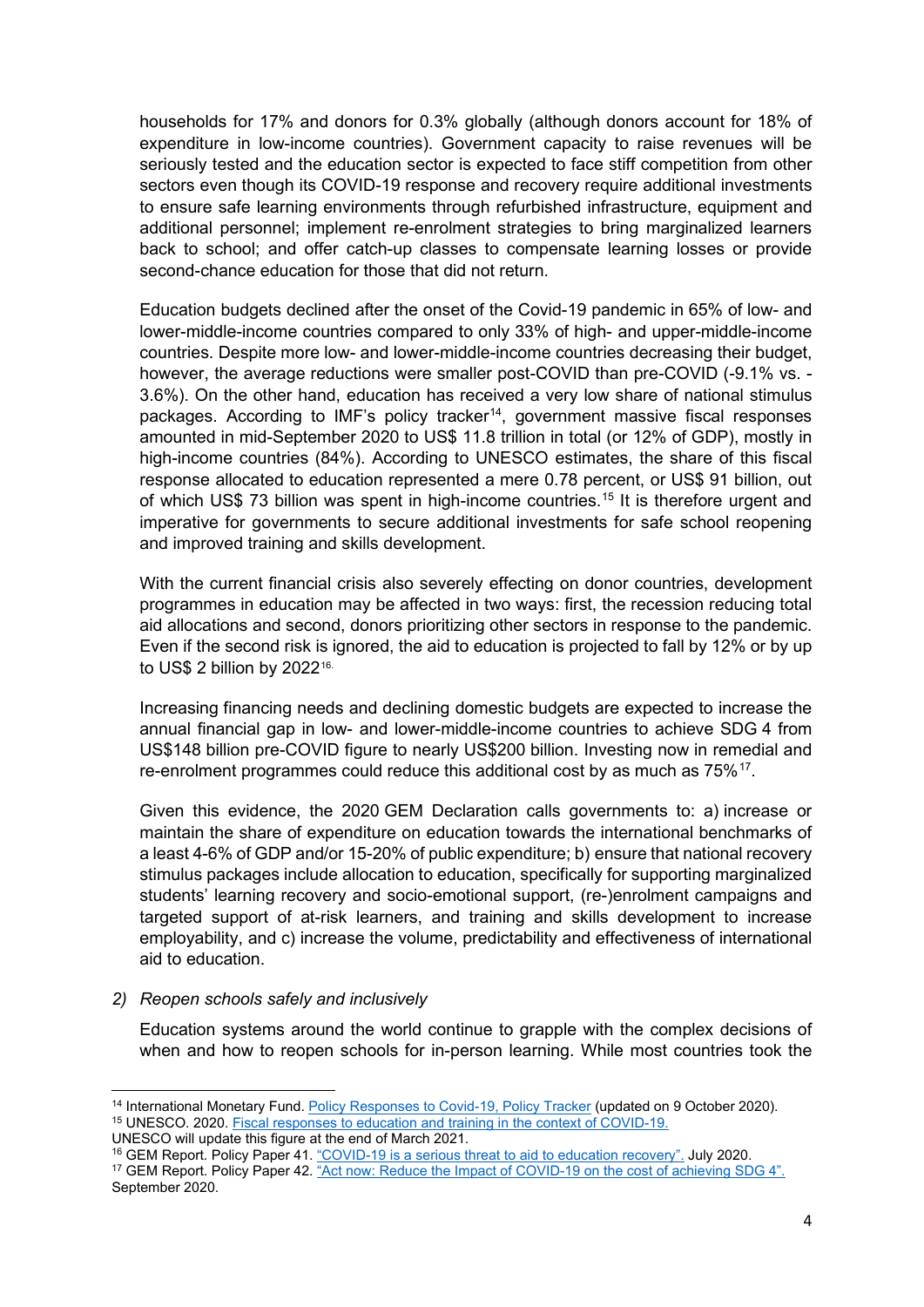measure to temporarily close schools and other educational institutions as an immediate response to the threat of COVID-19 in early 2020, it has become clear, as illustrated in Section 2, that school closures have negative impacts not only on students' learning and development but also on their health and wellbeing, family incomes and the overall economy. As the pandemic entered the second and third COVID-19 waves, forcing countries into new lockdowns, many governments decided to keep schools open, testifying to the unique importance of their role in society.

In this context, governments, in collaboration with their development partners and other stakeholders, including teachers and education support personnel, have explored and designed the most appropriate approaches to implement health protocols and physical distancing measures, based on available evidence on safety and disease control, while ensuring smooth curriculum transition to meet learning objectives. The Framework for Reopening Schools, published in June 2020 jointly by UNICEF, UNESCO, the World Bank, WFP and UNHCR, provided practical, high-level guidance on when, where and how to reopen school.<sup>[18](#page-4-0)</sup> In addition, as more countries reopen schools, lessons are beginning to emerge and being shared among Member States through virtual meetings, webinars and publications. [19](#page-4-1)

When it comes to reopening schools, the "consult, coordinate and communicate" approach is key. School leaders should consult and communicate with the community actively, transparently and widely, in order to ensure a smooth transition back to schools, where no one is left behind. Key steps education systems have been taking to ensure safe school reopening include the following $20$ :

- Safe school reopening and protection from infection by implementing contextappropriate health and hygiene protocols, including symptom screening, handwashing, use of protective equipment, and cleaning procedures for facilities; reducing physical contact and limiting transmission through improved indoor ventilation, using outdoor space and building additional classrooms, staggering start/end times, alternating shifts/days or isolating class groupings to create "class bubbles", hiring additional teachers to reduce class size, and blending distance and in-person learning.
- Care for physical, mental and psycho-social well-being through early and regular communication and support to teachers, parents and students, including through Social and Emotional Learning (SEL) interventions; (re-)establishing regular and safe delivery of services such as school feeding and vaccines can help bring children back to school and limit secondary impacts of pandemic.
- Support and focus on learning by prioritizing early grades and exam-preparatory classes for in-person learning to help mitigate impacts on student educational trajectories; simplifying the curriculum and adapting the academic calendar; adjusting learning objectives and priorities, implementing remedial and/or accelerated learning programmes; supporting teachers, principals and school staff to implement targeted support measures and manage students' new psychosocial needs. One key challenge

<sup>18</sup> UNESCO, UNICEF, World Bank, WFP and UNHCR. 2020. [Framework for reopening schools.](https://unesdoc.unesco.org/ark:/48223/pf0000373348)

<span id="page-4-1"></span><span id="page-4-0"></span><sup>19</sup> UNESCO, UNICEF, World Bank, WFP and UNHCR. 2020. [Supplement to Framework for reopening schools:](https://unesdoc.unesco.org/ark:/48223/pf0000374312)  [emerging lessons from country experiences in managing the process of reopening schools.](https://unesdoc.unesco.org/ark:/48223/pf0000374312) Accessed on 3 March 2021.

<span id="page-4-2"></span><sup>20</sup> Based on the 2020 [GEM Background Document](https://en.unesco.org/sites/default/files/gem2020-extraordinary-session-background-document-en.pdf) and the aforementioned Supplement to Framework for reopening schools.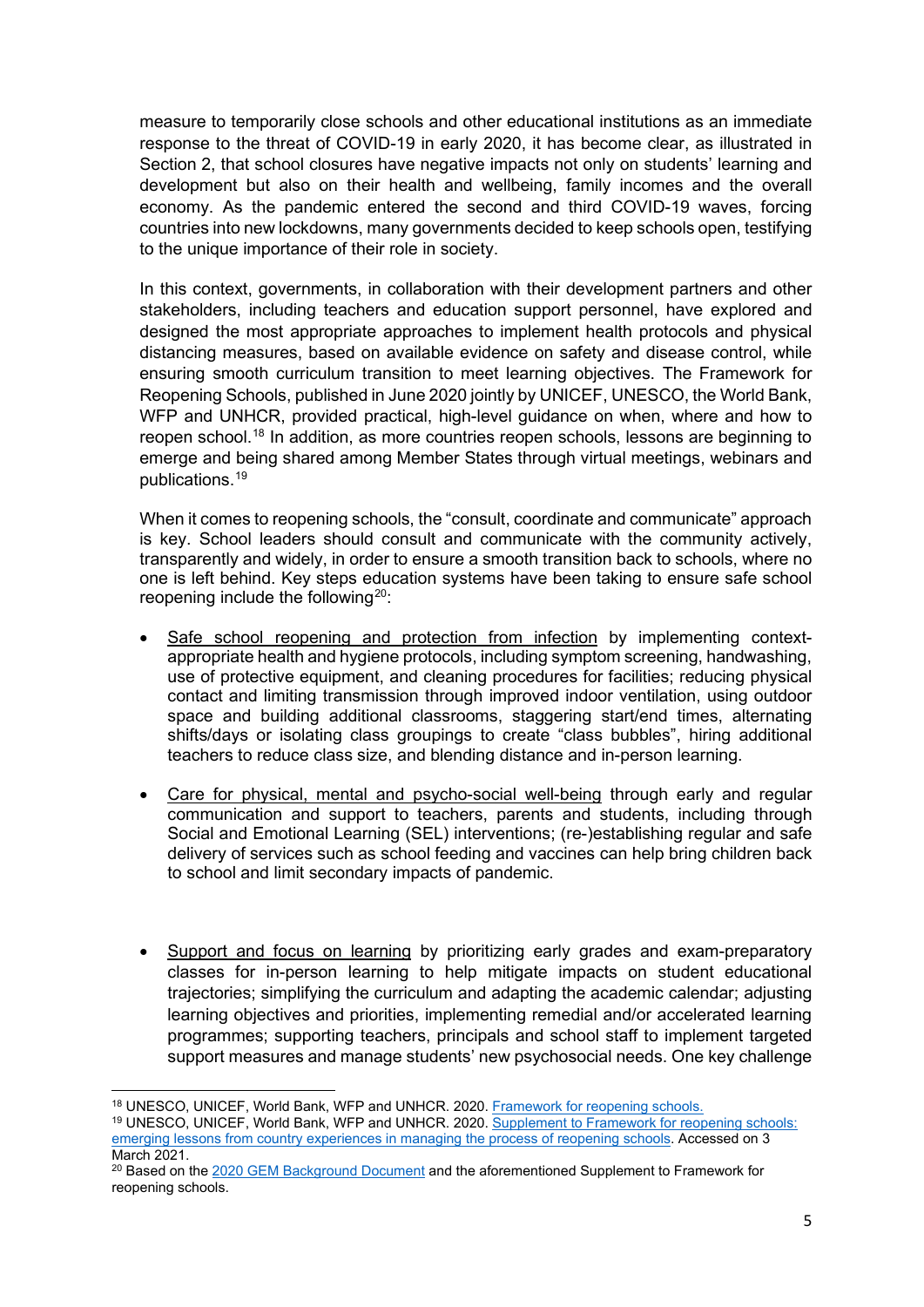and priority is organizing examinations and assuring certification of qualifications, especially for graduating students or students transitioning to higher levels of education: less important examinations may be cancelled, while examinations at critical decision points are being modified to reflect school closure periods and to reduce physical contact.

- Reaching the most marginalised by targeting additional education funding to schools and communities hit hardest; providing specific measures to support girls, learners with disabilities and other vulnerable groups' in enrolling in or returning to school; and ensuring critical communications and outreach materials are available in relevant languages and accessible formats.
- Prepare for resurgence and future crises: Proactive planning and clear protocols for re-closings coupled with flexibility in local decision-making can help limit outbreaks, as well as disruptions to teaching-learning processes. From a health perspective, protocols need to be in place to prevent, detect as early as possible and control virus spread in schools while public health information and communications should be offered in multiple, accessible formats and necessary services and facilities (particularly WASH) should be accessible to all learners and education personnel. From the pedagogical perspective, countries need to consider blending school-based and distance learning education delivery modalities, to ensure a smooth transition between the two (or to use them in combination) if and when the necessity arises.
- 3) *Supporting all teachers as frontline workers and prioritizing their safety, wellbeing and professional* development

The global health crisis underscored that teachers are the backbone of every education system and frontline workers in ensuring learners' safety, wellbeing and learning continuity. Despite the challenges of having to adapt to the remote learning modalities, the crisis allowed for creativity and innovation in teaching and learning that must be capitalized upon. As schools reopen, it will be critical to provide stronger support to teachers, including through continuing professional development, in particular in the area of information and communication technologies; to place more attention on their social and emotional wellbeing, mainstream social and emotional learning for teachers and students; and ensure social dialogue to protect their rights and to engage them in shaping the educational recovery.

The International Task Force on Teachers for Education 2030, a global network of over 90 governments and some 50 international and regional organisations, issued a Call for Action on Teachers in March 2020 to call on governments, education providers and funders – public and private – to recognize the critical role of teachers in the COVID-19 response and recovery, by prioritizing their health, safety and decent working conditions; including them in developing COVID-19 education responses and providing adequate professional support and training.<sup>[21](#page-5-0)</sup> Moreover, in December 2020, as countries begin to administer COVID-19 vaccines, UNESCO and Education International, the global

<span id="page-5-0"></span><sup>&</sup>lt;sup>21</sup> International Task Force on Teachers for Education 2030. 2020. Response to the COVID 19 Outbreak Call for [Action on Teachers.](https://teachertaskforce.org/knowledge-hub/response-covid-19-outbreak-call-action-teachers-0)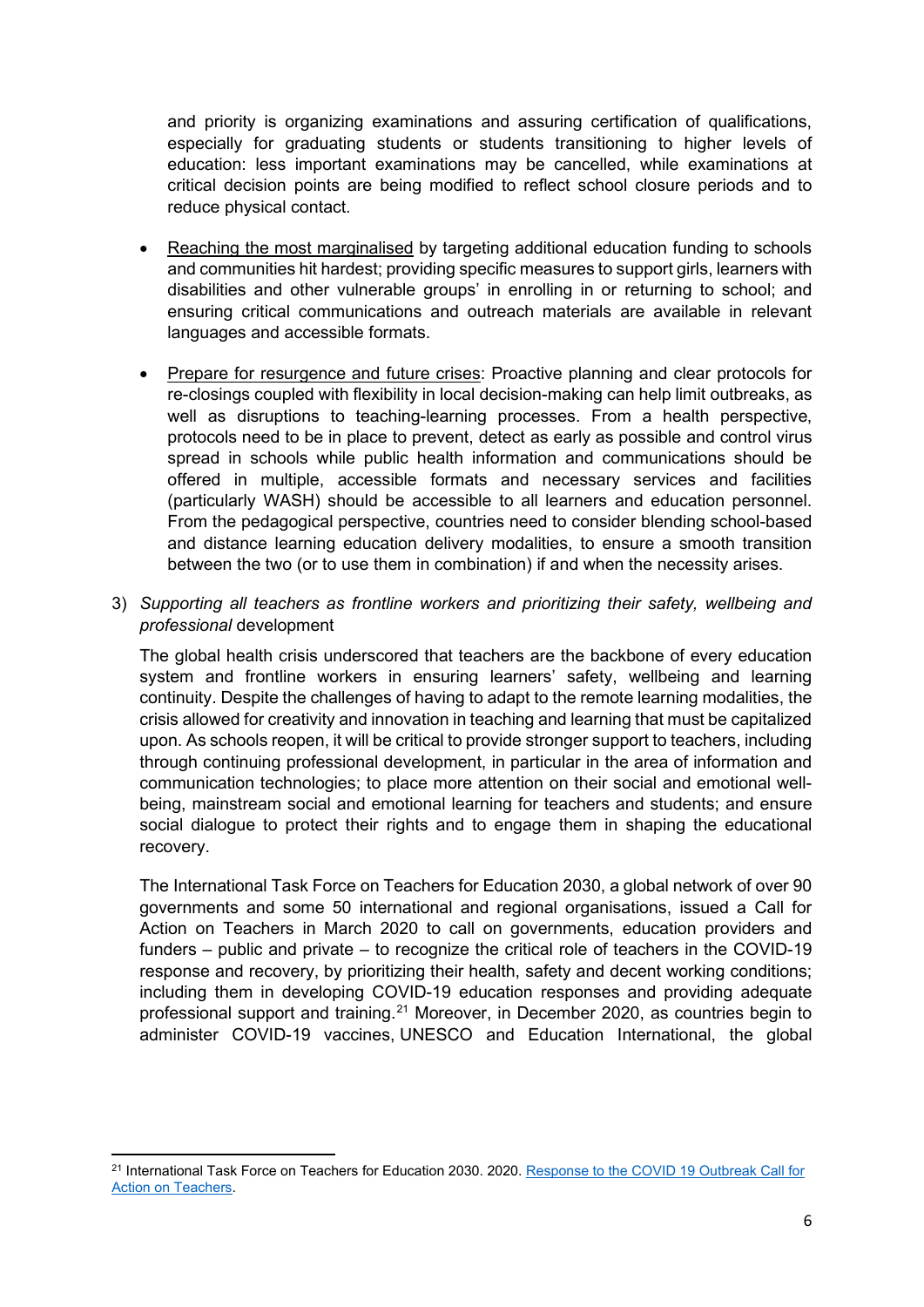federation of teacher unions, followed by UNICEF, called on governments to consider teachers and school personnel as a priority group in vaccination efforts.  $22,23$  $22,23$  $22,23$ 

The COVID-19 pandemic has highlighted the need to better prepare teachers for implementing remote teaching and new pedagogies for hybrid learning with digital technologies. While much teacher capacity-building was rushed in to mitigate knowledge and skills gaps, there is a need to rebalance this approach and aim for a lifelong model of teacher development, building a new cadre of talented and professional teaching teams with a collaborative mind-set. At policy level, collecting timely and valid data on teachers and teaching can result in measures to drive more equitable policies and ensure that marginalized communities are better served by well-qualified teachers in this time of crisis and beyond.

#### *4) Investing in skills development for inclusive recovery*

To drive a resilient recovery, combat poverty, ensure access to decent work, contribute to economic growth, promote climate action, and strengthen peace, justice and democracy, upscaling investment in skills development has never been more critical to meeting the global challenges of the 21<sup>st</sup> century.

The radically new educational reality and the ongoing digital revolution requires all students to acquire digital skills, not only for learning, but to access vital information, enhance their job readiness and participate in society. Beyond digital skills, however, the COVID-19 pandemic illustrated once more how quickly the skills in demand on the labour market can change. According to ILO, there were unprecedented global employment losses in 2020 of 114 million jobs relative to 2019, and these losses were higher for women (5.0 percent) than for men, and for young workers (8.7 percent). [24](#page-6-2) Skills development in the COVID-19 context and beyond is thus emerging as a priority. Prioritizing and adapting education, training and skills development programmes to respond to continuous technological transformation, overall shifts in the labour market and new skill demands is essential in ensuring that youth and adults receive the support they need to thrive and are protected from the risk of job  $loss^{25}$  $loss^{25}$  $loss^{25}$ .

Investment in skills development cannot be reduced to skills for the world of work alone. The COVID-19 pandemic, marked by rising intolerance, discrimination and hate speech, is a reminder that not only the delivery of learning but also its content and overall approaches must be transformed to foster civic participation, critical thinking and intercultural understanding both in local and global contexts. Furthermore, the pandemic warns us that unregulated and unsustainable human activities and disregard for the environment that are partially blamed for the current crisis, could open the way for other natural disasters that could be even more disruptive. In recovering from the COVID-19 crisis, therefore, the knowledge, skills, attitudes, behaviours and values needed to strengthen global peace, non-violence and justice and support human rights and well-being for people and the planet must move to the centre of learning (SDG 13 and 16). This implies

<span id="page-6-0"></span><sup>22</sup> UNESCO. 2020[. UNESCO and Education International call on governments to consider teachers and school](https://en.unesco.org/news/unesco-and-education-international-call-governments-consider-teachers-and-school-personnel)  [personnel as a priority group in COVID-19 vaccination efforts.](https://en.unesco.org/news/unesco-and-education-international-call-governments-consider-teachers-and-school-personnel)

<span id="page-6-1"></span><sup>&</sup>lt;sup>23</sup> UNICEF. 2020[. Teachers should be prioritized for vaccination against COVID-19 -](https://www.unicef.org/press-releases/teachers-should-be-prioritized-vaccination-against-covid-19) Statement by UNICEF [Executive Director Henrietta Fore.](https://www.unicef.org/press-releases/teachers-should-be-prioritized-vaccination-against-covid-19)

<span id="page-6-2"></span><sup>&</sup>lt;sup>24</sup> ILO. 2021. <u>ILO Monitor: COVID-19 and the world of work. Seventh edition: Updated estimates and analysis.<br><sup>25</sup> <u>UN Secretary-General's Policy Brief on Education in the time of COVID-19 and beyond</u>. 2020.</u>

<span id="page-6-3"></span>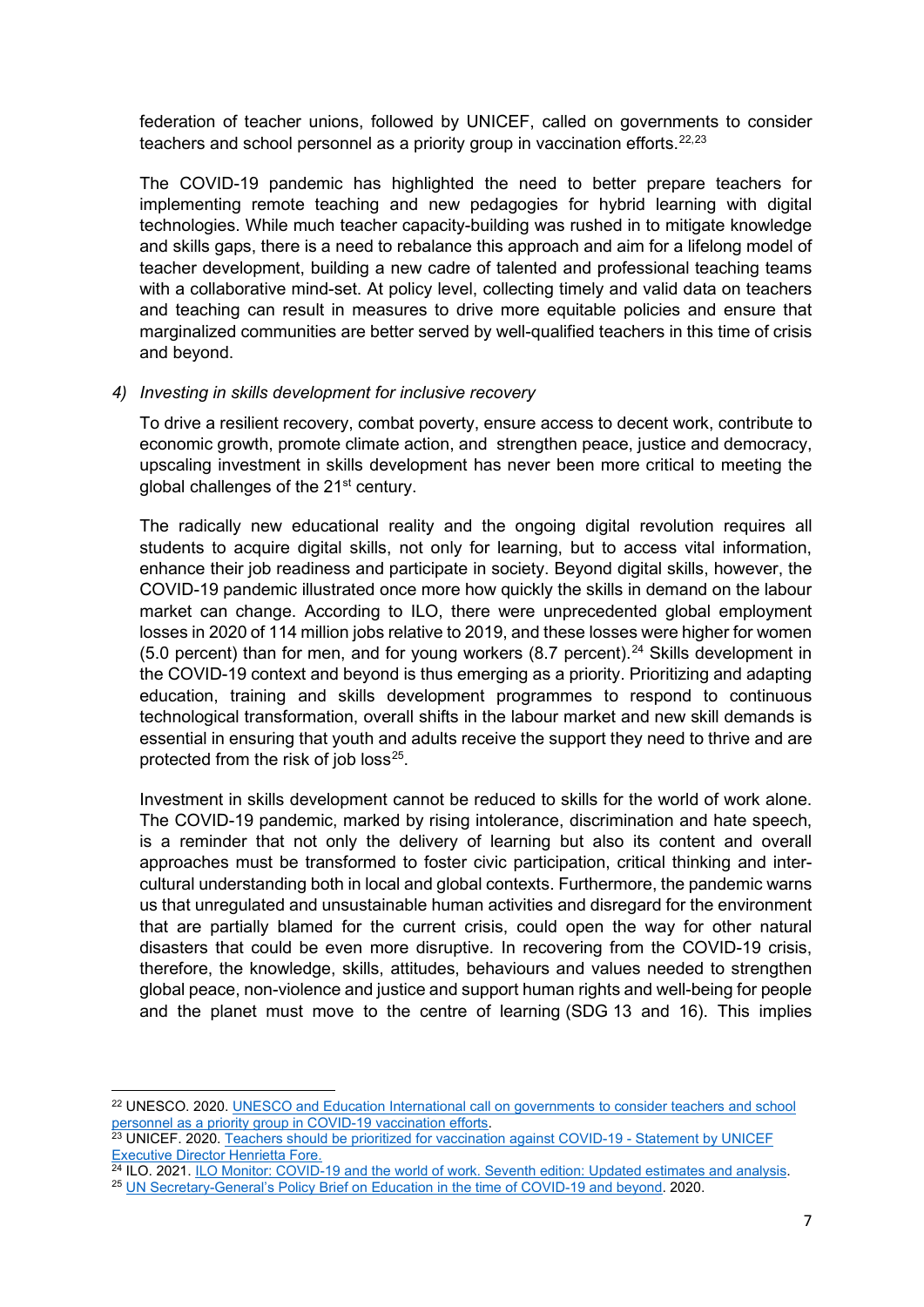integrating sustainable development and global citizenship into initial teacher training, as well as continuous professional development and equipping them with pedagogical skills.

# *5) Narrowing the digital divide and develop quality open educational resources*

While the COVID-19 pandemic has created an unprecedented challenge for educational systems worldwide, it also brought much needed attention to the importance of connectivity with the digital divide having detrimental effects on access to education and learning outcomes, exacerbating existing equity gaps in education<sup>26</sup>. Few teachers have received the necessary training or professional development to support the shift to online teaching and learning, while a majority of students lack appropriate hardware, software, connectivity and digital skills required to find and use educational content dependent on technology. According to UNESCO-UNICEF-World Bank survey data, two-thirds of the surveyed low-income countries used radio and one-third used TV programmes to provide primary education remotely, whereas most high-income countries offered synchronous and asynchronous online learning platforms as a primary option and broadcast technologies as a secondary or 'backup' option. Even when distance learning opportunities were offered, their reach was hugely variable. In high-income countries, offerings sometimes reached over 80% of the population, but this fell to less than 50% in low-income countries.[27](#page-7-1) In sub-Saharan Africa, 89% of learners do not have access to household computers and 82% lack internet access.[28](#page-7-2)

To successfully bridge the digital gap, governments and development partners have to further strengthen cooperation to remove technological barriers by investing in digital infrastructure, lowering connectivity costs, monitoring the affordability of education and protecting the privacy rights of learners and teachers. [29](#page-7-3) Bridging the digital divide will also require enhanced investment in quality open educational resources and digital literacy for populations, which are at greatest risk of being left behind. On the other hand, the forced shift to distance learning has revealed that technology cannot easily replace in-person interactions in the physical and social space of schools or teachers who remain central to the educational process.

# **4. Assessment of the situation regarding the principle of "ensuring no one is left behind"**

Even prior to the COVID-19 pandemic, 258 million children, adolescents and youth, or 17 percent of the global primary and secondary student population, were entirely excluded from school with this number growing in sub-Saharan Africa. In low- and middle-income countries, adolescents from the richest-quintile of households are three times more likely than those from the poorest quintile to complete lower secondary school; and of those who complete lower secondary school, learners from the richest households are twice as likely as those from the poorest households to reach minimum proficiency in reading and mathematics<sup>[30](#page-7-4)</sup>. Learners with a disability also face challenges, with children with disabilities in 10 low- and middleincome countries were found to be 19% less likely to achieve minimum proficiency in reading

<span id="page-7-0"></span><sup>&</sup>lt;sup>26</sup> Broadband Commission for Sustainable Development.2020. The digital transformation of education: connecting [schools, empowering learners.](https://unesdoc.unesco.org/ark:/48223/pf0000374309)

<span id="page-7-1"></span><sup>&</sup>lt;sup>27</sup> UNESCO. 2020. <u>UNESCO-UNICEF-World Bank survey on National Education Responses to COVID-19</u> [School Closures.](http://tcg.uis.unesco.org/survey-education-covid-school-closures/)<br><sup>28</sup> UNESCO. 2020[. Startling digital divides in distance learning emerge. UNESCO Press release.](https://en.unesco.org/news/startling-digital-divides-distance-learning-emerge) Paris:

<span id="page-7-2"></span>UNESCO.<br><sup>29</sup> UN Secretary-General's Policy Brief on Education in the time of COVID-19 and beyond. 2020.

<span id="page-7-3"></span>

<span id="page-7-4"></span><sup>&</sup>lt;sup>30</sup> GEMR.2020[. Global education monitoring report, 2020: Inclusion and education: all means all.](https://unesdoc.unesco.org/ark:/48223/pf0000373718)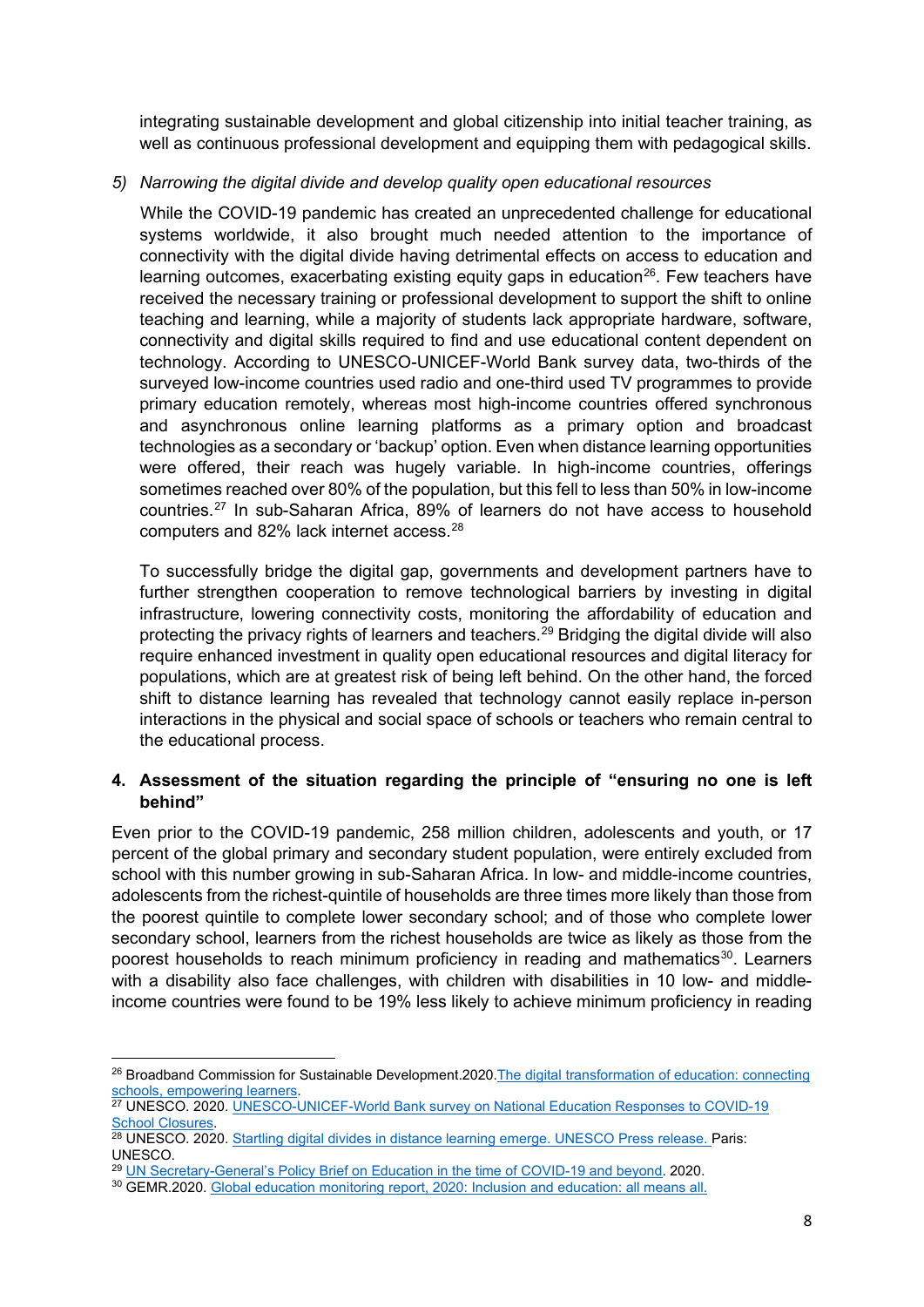than those without disabilities<sup>[31](#page-8-0)</sup>. Reducing inequalities within and among countries in education and beyond consequently remains essential to the implementation of the 2030 Agenda's overarching mission of leaving no one behind (SDG 10).

As highlighted in the previous Section, the COVID-19 crisis glaringly exposed and further exacerbated pre-existing inequalities at the expense of the most vulnerable and disadvantaged populations, who were put at greatest risk of learning loss and drop out.<sup>[32](#page-8-1)</sup> About 40% of low- and lower-middle-income countries have not supported learners at risk of exclusion during this crisis, such as the poor, linguistic minorities, refugees, migrants and learners with disabilities.<sup>[33](#page-8-2)</sup> When schools had to be closed to prevent the spread of the virus, the coverage and effectiveness of remote educational responses has been challenging in all contexts, but students from disadvantaged socio-economic backgrounds, with disabilities, as well as indigenous learners and learners in emergencies lacked adequate support structures responding to their specific need for adaptation to a new educational reality. At least 467 million children worldwide –or 31 percent– could not be reached by digital or broadcast learning programmes, and over 70 percent of them lived in rural areas and over three-quarters came from the poorest 40 percent of households.<sup>[34](#page-8-3)</sup>

Evidence from past health crisis, such as Ebola, suggests that in the face of prolonged school closures the risk for girls to be left behind is real, notably due to the increased burden on girls and women to carry out unpaid household and care work, limiting the time available to study at home.[35](#page-8-4) Moreover, the COVID-19 pandemic is no exception, having resulted in distinct gendered impacts, placing many girls at heightened exposure to physical, sexual and psychological violence, early and unintended pregnancies, as well as child marriage, by removing access to vital services for protection, nutrition, health and well-being provided in schools and educational institutions<sup>36</sup>. Of the 23.8 million additional children and youth that may drop out or not have access to schooling due to the pandemic's economic impact alone, the largest share of learners at risk of not returning to school are found in South and West Asia (5.9 million) and sub-Saharan Africa (5.3 million). In primary and secondary education, girls are more at risk than boys, resulting in important set back in the field of gender equality and women's empowerment (SDG 5): in South and West Asia, girls in pre-primary education (3.41%) are more likely than boys (3.15%) to be affected while in sub-Saharan Africa, a higher percentage of girls across all education levels is likely to be affected (1.99%), compared to boys (1.90%).

These findings highlight that without targeted remedial action and policy responses, the COVID-19 pandemic may reverse decades of progress in the field of inclusion and equity in education. The pandemic has highlighted the need for an education system based on the fundamental principles of inclusion, equity and non-discrimination. It shows us that children and youth who are most vulnerable to exclusion from – or to marginalization within – education systems face complex and interconnected barriers that have an impact on enrolment, retention, learning and broader health, well-being and protection outcomes. Ensuring the international community meets its commitment of leaving no one behind, in the field of education and beyond, thus calls for up-scaled intersectorial cooperation and joint responses

<span id="page-8-0"></span><sup>31</sup> Ibid.

<span id="page-8-1"></span><sup>32</sup> Ibid.

<span id="page-8-2"></span><sup>33</sup> Ibid.

<span id="page-8-3"></span><sup>34</sup> UNICEF[. COVID-19: Are Children Able to Continue Learning during School Closures?](https://data.unicef.org/resources/remote-learning-reachability-factsheet/) New York: UNICEF.

<span id="page-8-4"></span><sup>&</sup>lt;sup>35</sup> UNFPA. 2020[. State of the World Population Report 2020.](https://www.unfpa.org/swop) New York: UNFPA <sup>36</sup> UNICEF.2020. Gender equality and COVID-19. New York: 2020.

<span id="page-8-5"></span>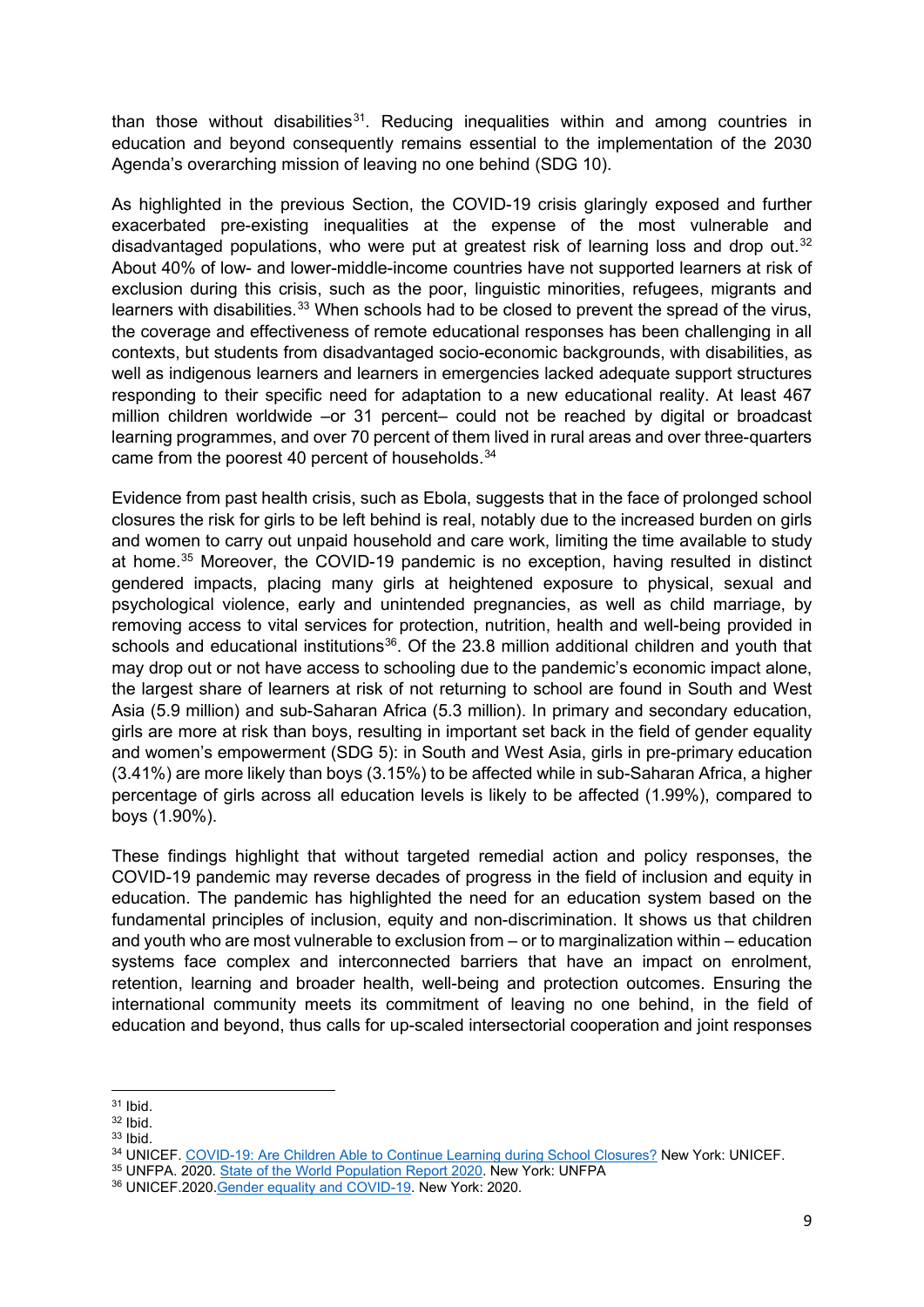connecting the education, health and social sectors for the dismantling of interconnected patterns of exclusion, discrimination and marginalization.

# **5. Cooperation, measures and commitments in promoting sustainable and resilient recovery from the COVID-19 pandemic**

As mentioned in Section 3, the unprecedented global social and economic crisis caused by the COVID-19 pandemic brought the international education community together, mobilizing resources and expertise, to engage in a series of joint campaigns and initiatives.

UNESCO launched the **Global Education Coalition** (GEC) at the onset of the crisis in March 2020, to support countries in ensuring learning continuity for all during COVID-related school closures and to accompany the safe re-opening of schools. More than 160 members from the UN system, international organizations, civil society, academia and the private sector, rallied together to ensure that #LearningNeverStops, providing a unique platform for collaboration and exchange to protect the right to education throughout the crisis and beyond. By breaking down silos and encouraging collaboration beyond traditional education stakeholders, the GEC sent a strong signal on the centrality of multi-sector partnerships for an inclusive, sustainable recovery.

The development and subsequent launch in August 2020 of **the United Secretary-General's Policy Brief on "Education during COVID-19 and beyond"**, with UNESCO as the penholder and the active involvement of 15 sister organizations, further testified to the ambition of multilateral partners to speak with one voice. The Policy Brief puts forward a set of policy recommendations and calls on national authorities and the international community to come together to place education at the forefront of recovery agendas and protect investment in education. The Policy Brief was launched alongside **#SaveOurFuture**, a multipartner campaign led by ten entities to raise awareness of the global education emergency and urge increased investment to build better, more inclusive and resilient education systems for the future.

Building on the joint multi-stakeholder mobilization brought to life since the outbreak of the global health crisis, UNESCO convened the **extraordinary session of the Global Education Meeting** (2020 GEM). [37,](#page-9-0) resulting in the adoption of the **2020 GEM Declaration** as detailed in Section 3. Beyond the commitment to protect education financing and advance the priority actions identified, the Declaration also recognizes that more resilient, flexible, inclusive and gender-responsive societies and education systems necessitate up-scaled cooperation, coherence and alignment among stakeholders and partners. As a result, the 2020 GEM Declaration also paved the way for **strengthening the global education cooperation mechanism**. UNESCO was entrusted to design and lead a collective reflection and consultation process to enhance the global education architecture and "develop a proposal to strengthen the SDG-Education 2030 Steering Committee to be able to effectively steer and coordinate the global education cooperation mechanism in line with the Education 2030 Framework for Action and in the post-COVID-19 context", to be adopted at the extraordinary session of the 2021 Global Education Meeting (2021 GEM)<sup>38</sup>.

<span id="page-9-0"></span><sup>&</sup>lt;sup>37</sup> Convened online on 20 and 22 October 2020 (technical and high-level segment respectively)

<span id="page-9-1"></span><sup>38</sup> Paragraph 11 of the [2020 GEM Declaration](https://unesdoc.unesco.org/ark:/48223/pf0000374704)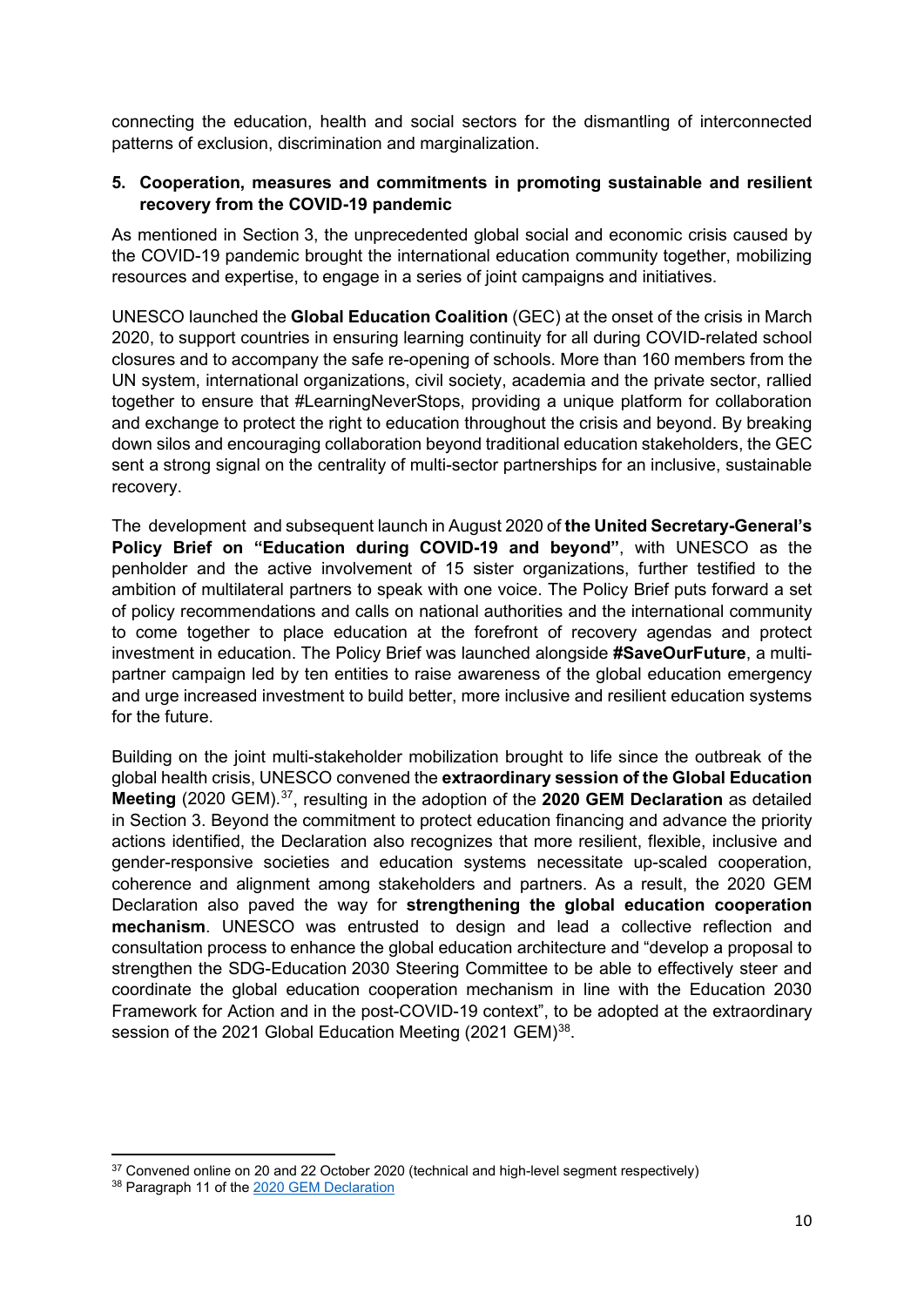# **6. Conclusions – building an inclusive and effective path for the achievement of the 2030 Agenda in the context of the decade of action and delivery for sustainable development**

*Preventing a learning crisis from becoming a generational catastrophe requires urgent action from all. Education is not only a fundamental human right. It is an enabling right with direct impact on the realization of all other human rights. It is a global common good and a primary driver of progress across all 17 Sustainable Development Goals as a bedrock of just, equal, inclusive peaceful societies. When education systems collapse, peace, prosperous and productive societies cannot be sustained* (UN Secretary-General's Policy Brief, *Education in the time of COVID-19 and beyond*, p. 2)

The COVID-19 pandemic was a wake-up call – that the world is fragile and interdependent. While it has affected every country, community, family and individual, the crisis has been affecting disproportionately the vulnerable and disadvantaged, thus exacerbating pre-existing inequalities. Facing the dire reality that has imperilled fundamental human rights, including the right to education, and the risks that hamper the progress made towards SDGs and efforts to leave no one behind, the international community unlocked innovations and inspired new intersectoral partnerships to place education and lifelong learning at the centre of the recovery and the transformation towards more inclusive, safe and sustainable societies.

Before the pandemic, 258 million children and youth of primary- and secondary-school age were out of school, and 53 percent of children in low- and middle-income countries could not read and understand a simple story by the end of primary school; the figure was as high as 80 percent in low-income countries. The economic impact of the COVID-19 pandemic may push an additional 24 million children and youth in pre-primary to tertiary education age out of school, while, without resolute and coordinated action to compensate learning loss due to school closures, the learning loss may become permanent and result in a loss of trillions of dollars in earnings over time for this generation of learners. The UN Secretary-General thus urged the world to take urgent action to prevent "a learning crisis from becoming a generational catastrophe" through the following policy measures:

- 1) Supress transmission of the virus and plan thoroughly for school reopenings;
- 2) Protect education financing and coordinate for impact;
- 3) Build resilient education systems for equitable and sustainable development;
- 4) Reimagine education and accelerate change in teaching and learning.

The **extraordinary session of the Global Education Meeting** (2020 GEM) provided a new impetus to renew the international community's commitment to 2030 Agenda for Sustainable Development and its SDG 4 "to ensure inclusive and equitable quality education and promote lifelong learning opportunities for all", in order to transform education to drive sustainable development, leaving no one behind. In this spirit, world leaders agree that we need to build more resilient, flexible, inclusive and gender-responsive societies and education systems that address the holistic needs of all learners from early childhood to adulthood, with particular focus on the most vulnerable and marginalized<sup>39</sup>. In the 2020 GEM Declaration, the international community agreed on the following priority actions and to monitor the implementation of these commitments till the end of 2021:

1) **Protect education finance by increasing the share of public expenditure on education** towards at least 4-6% of GDP and/or 15-20% of public expenditure; ensuring that national recovery stimulus packages include allocations for equity-

<span id="page-10-0"></span><sup>39</sup> 2020 [GEM Declaration](https://unesdoc.unesco.org/ark:/48223/pf0000374704)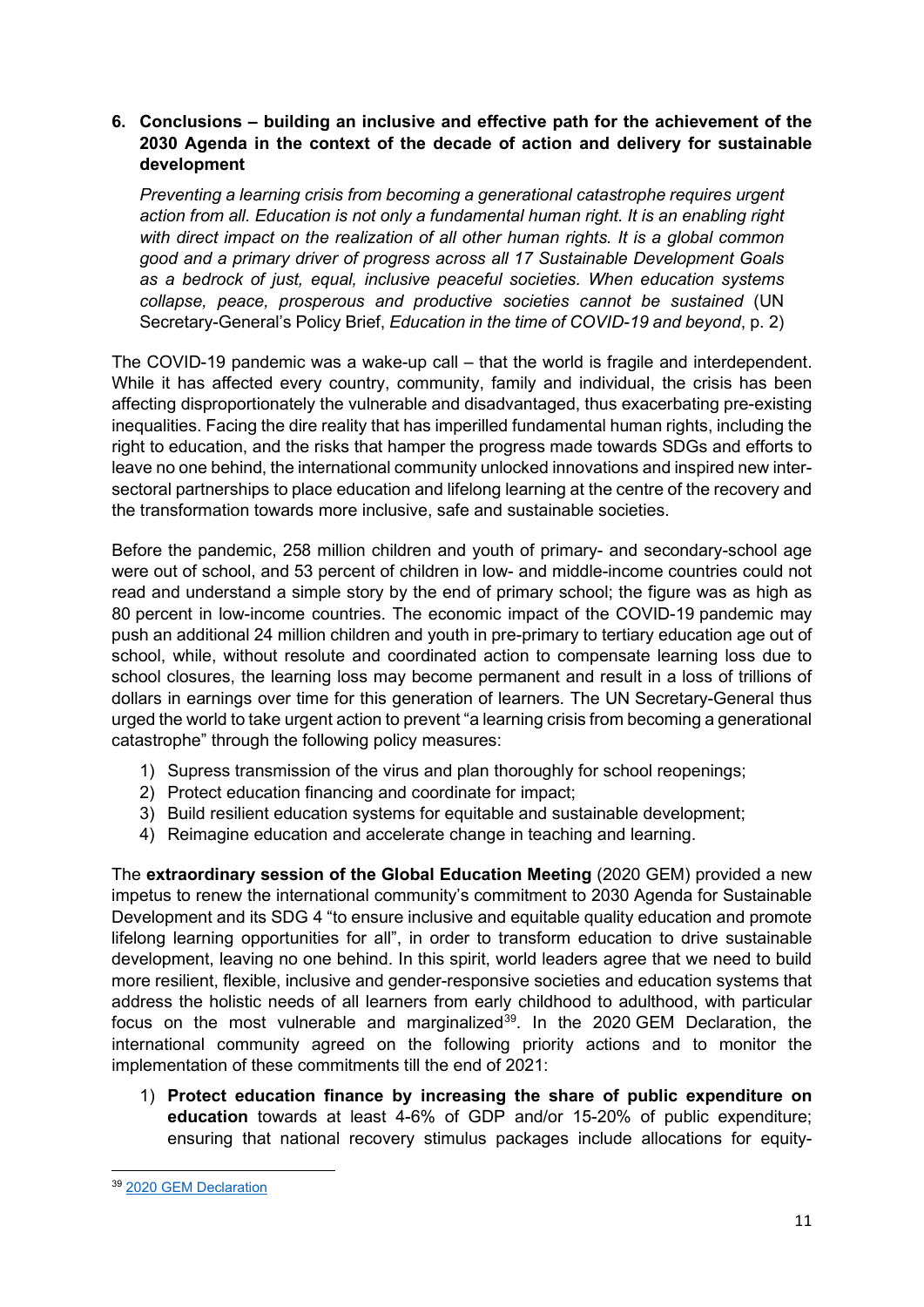focussed support measures and for skills development to increase employment opportunities; and increasing the volume, predictability and effectiveness of international aid to education.

- 2) **Safely reopen educational institutions through closer inter-sectoral collaboration**, strengthening and restoring access to services (e.g. school meals, health, WASH, social protection) and ensuring that reopening plans are equityoriented, gender-responsive, inclusive, targeted and adequately funded.
- 3) **Support all teachers and education personnel as frontline workers**, ensuring their safety, well-being and decent working conditions; consulting their representatives in decision making; and providing them with urgency professional development, including digital and pedagogical skills for learner-centred quality education.
- 4) **Invest in skills development**, including social and emotional learning and well-being, for inclusive recovery, decent work and enhanced employability and sustainable development through re-skilling and up-skilling opportunities for all young people and adults who have lost or are at risk of losing their jobs.
- 5) **Narrow the digital divide in education, develop quality open educational resources** and build digital commons as a complement to face-to-face learning, with a view to enabling inclusive and equitable technology-supported learning.

UNESCO and its partners, together with the SDG-Education 2030 Steering Committee, will assess the impact of the COVID-19 crisis on progress towards the achievement of the SDG 4 and other education-related targets.

The 2020 GEM also kicked off a reform of the global education cooperation mechanism as a key pillar in the education community's efforts to build an inclusive and effective path for the achievement of the 2030 Agenda in the context of the decade of action. A dedicated multistakeholder Working Group was established and tasked to envision improved arrangements for global leadership and more efficient coordination of partners and elaborate a concrete proposal for a reformed global education cooperation mechanism to be adopted at the Global Education Meeting planned for July 2021. UNESCO launched an inclusive consultation process across regions and constituencies, allowing to identify key weaknesses of the current system, as well as concrete strategies for improvement. In the lead up to the 2021 GEM, regional and constituency consultations will take place to create linkages, rethink patterns of action and interaction, create a sense of ownership and foster a shared vision of a transformed global education architecture. The reform of the global education cooperation mechanism is driven by the following key principles:

- Universal and holistic nature of the SDG 4-Educaton 2030;
- country-centred cooperation while connecting country-regional-global levels;
- greater simplification, efficiency and coherence among actors and programmes;
- better policy steering for increased education financing and aligned resource allocation;
- greater accountability through more robust data and evidence, as well as the use of benchmark indicators and regional oversight; and
- stronger inter-sectoral collaboration and partnerships.

Leveraging the multilateral, cross-sectoral collaboration galvanized during the COVID-19 response, an improved, more efficient cooperation mechanism will ensure synergies, avoid